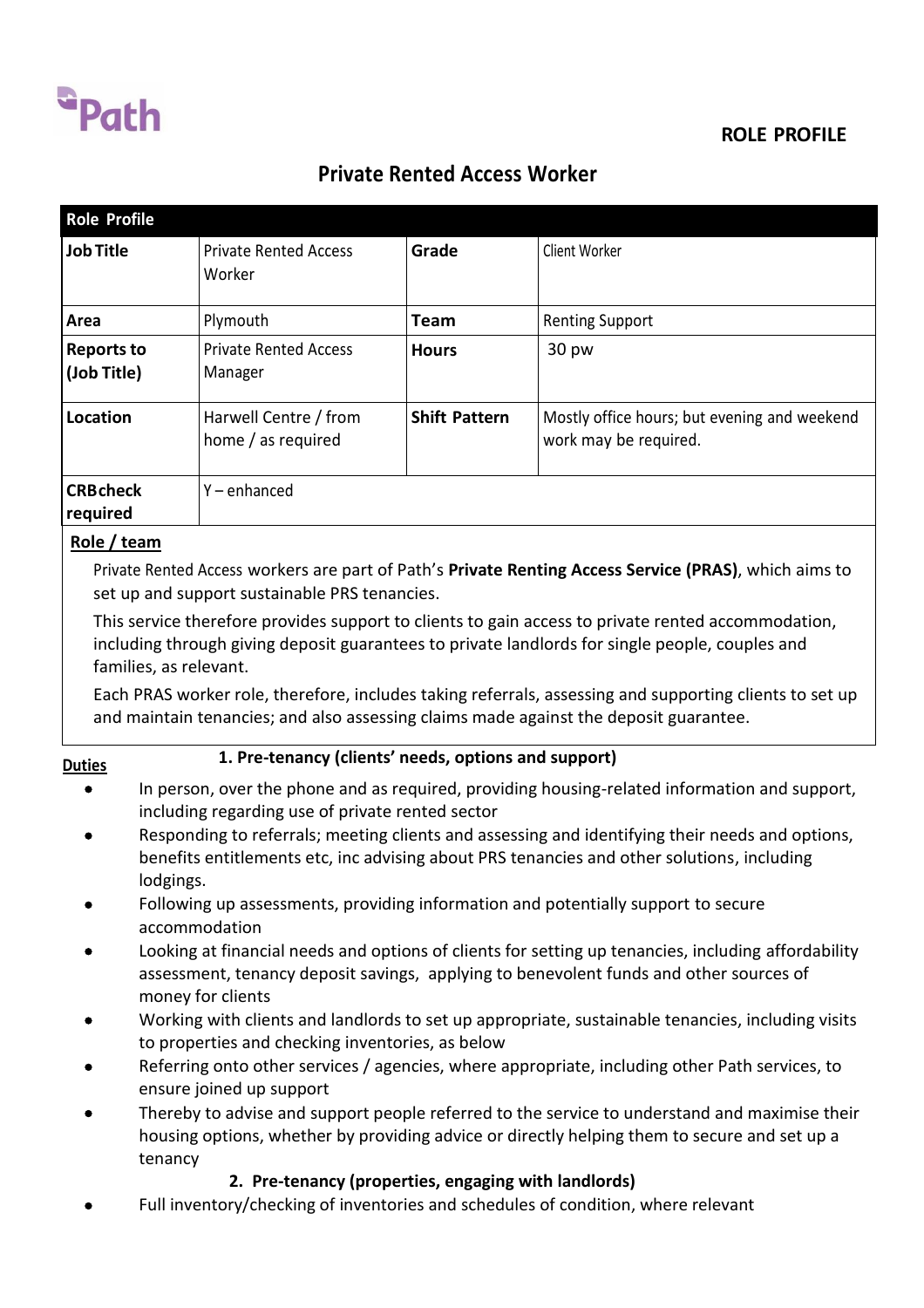- Where relevant, checking properties have essential safety and legal requirements in place and are free from hazards (using the Housing Health and Safety Rating System)
- Liaising with housing enforcement teams where required
- Linking with new landlords and agents; sending them information on the service; promoting accreditation and membership of professional bodies

#### **3. Tenancy sustainment**

- Supporting clients to systematically save towards deposits
- Formal monitoring progress of individual tenancies and providing support to tenants and landlords (e.g. re rent payments)
- Tenancy interventions: when problems occur taking a proactive approach to resolving issues, including setting up 3 way meetings, home visits, mediation and tenancy related problem solving.
- Where relevant, arranging or providing follow-on support for clients and / or their landlords. I.e. This may include limited support (re benefits, advice, practical issues to maintain tenancies); and / or referring to tenancy / floating support services.
- Leading on providing, recording, reviewing and reporting on service provision and claims, inc regular, formal monitoring progress of referrals, tenancies and claims

#### **4. Landlord liaison**

- Liaising with landlords over available properties
- Advising landlords over renting, especially in relation to the role of this service
- Working with colleagues to collate and disseminate weekly bulletins within Path and to partners of available rooms and properties

#### **5. General**

- Participation in team, staff and other meetings, as required
- Recording and reporting on work done
- Keeping up-to-date with relevant legislation and other developments
- Developing & maintaining PRAS literature, monitoring systems & referral procedures
- Covering for other workers, when needed
- Representing Path at Private Rented Sector events and functions
- Other duties as required by line manager or Director
- Compliance with Path Worker Conditions.

#### **Targets**

Each full-time PRAS Worker is expected to:

- Provide at least 100 housing advice and assessment sessions each year
- Monitor and support between 60 and 100 tenancies at any time

**Responsibilities** This role is graded as a client worker role, leading on cases and taking a specific level of responsibility within their service and within Path. This role, and level, includes (some or all of) the following:

Undertaking needs and risk assessments

Formally assessing the needs of clients, deciding and managing our response, including assessing risk.

Managing risk

Managing types of risk including: financial (DGs), client safety; safety of others; interests of others; reputation of Path. NB All workers are expected to address safety of self.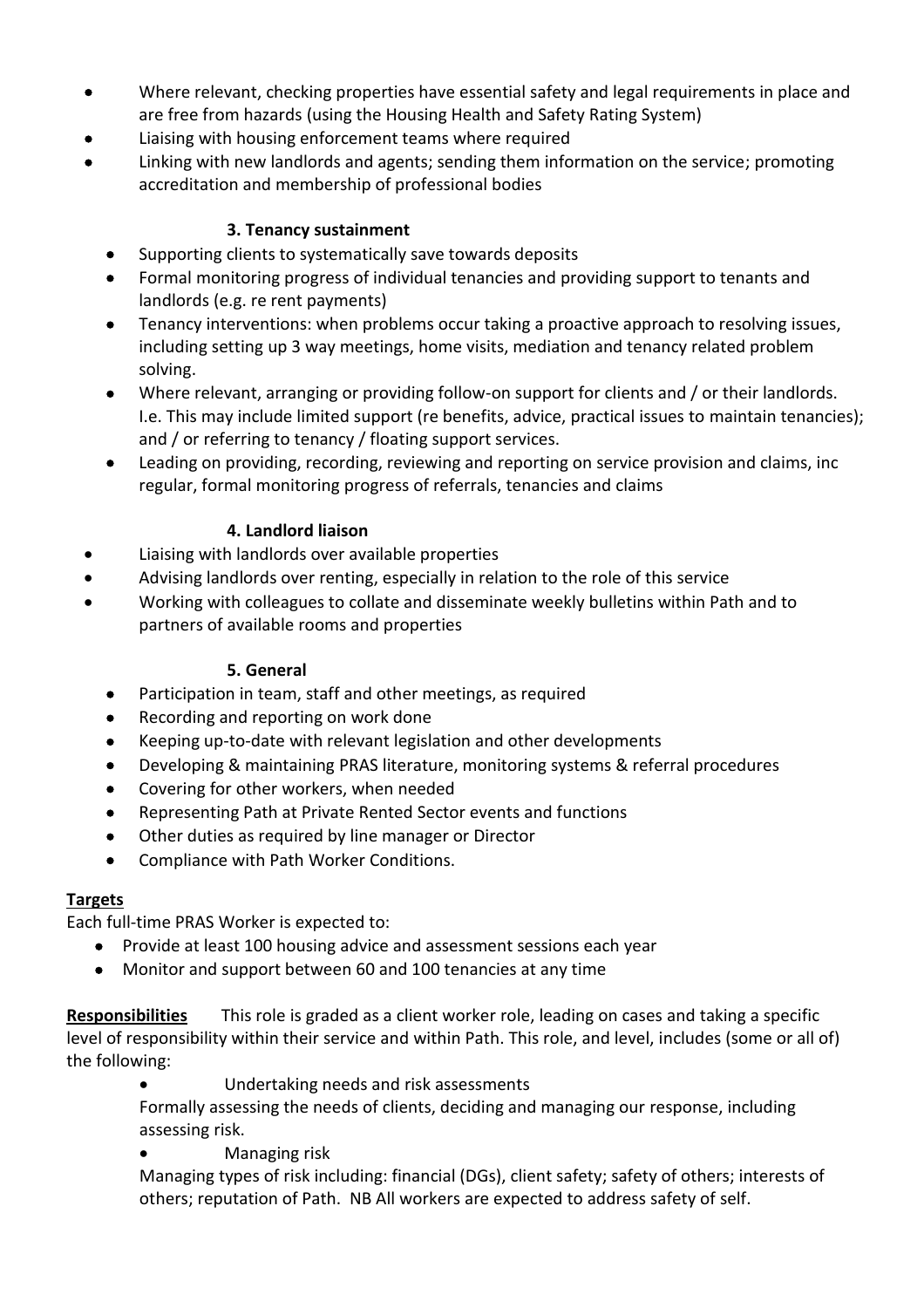Case Coordinator

For some clients, this role will be the case coordinator, the worker who leads on the case, on advice, support and recording, as well as liaising with relevant others.

For others, there will be separate support, which should act in the capacity.

#### Anti-Social Hours

Work may be required outside office hours, such as before 8.00 or after 18.00 or at weekends, either regularly or as needed but with formal commitment to work flexibly.

Maintaining specialist knowledge

The role requires workers to have and to actively maintain specialist knowledge in particular re housing law; also, more general knowledge re MH, drugs, alcohol, offending / CJ system and safeguarding.

Formally representing Path services

Ie Doing this above being a Path staff member (at training, in meetings, as we would expect anyone to do), particularly in terms of contributing at higher level mtgs / events. This is about active participation and representation.

Direct responsibilities for targets

Being directly accountable against targets and monitoring against them to adjust performance.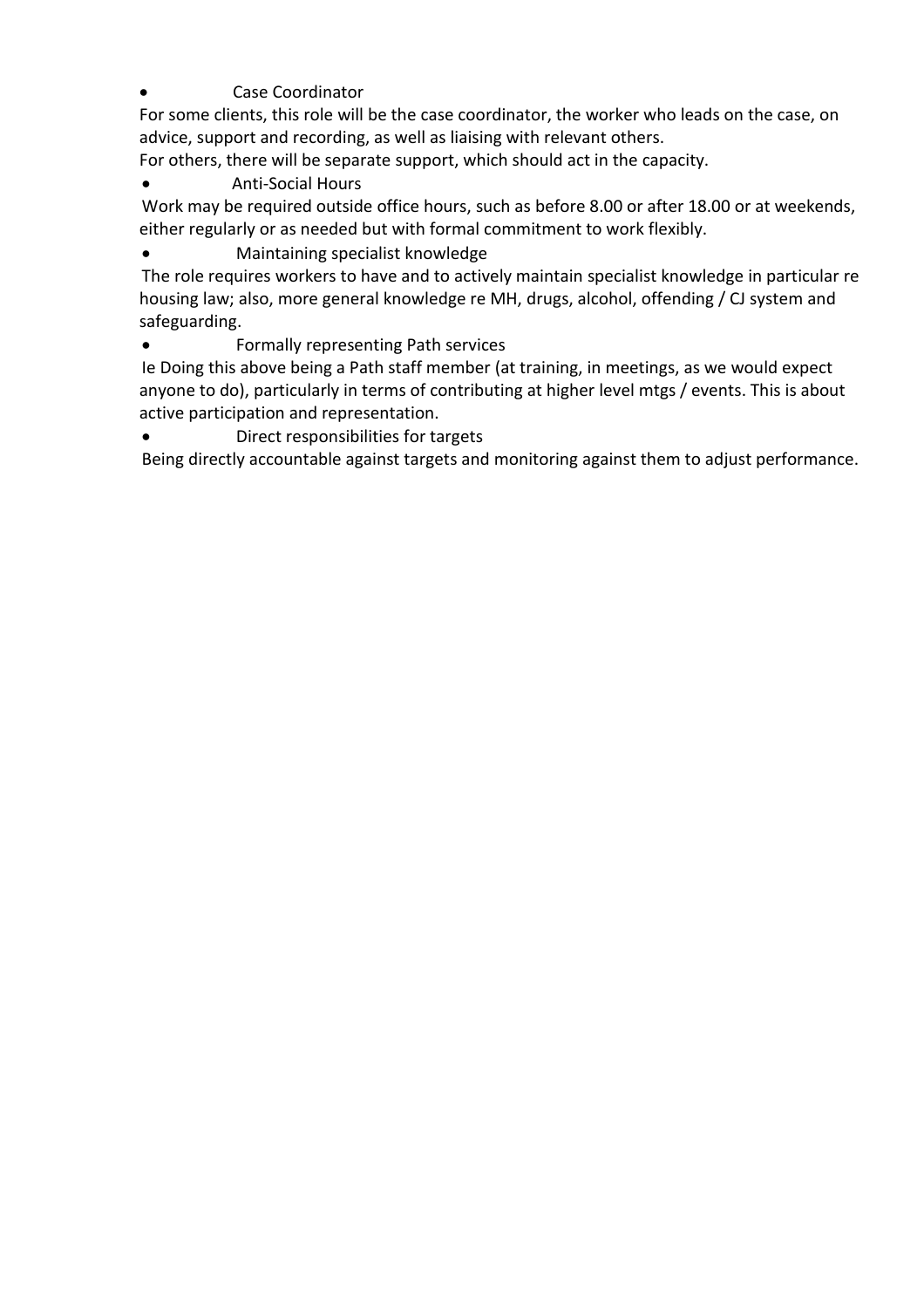### **PRA Worker: Person Specification**

Path is looking for someone with a good understanding of housing and homelessness issues, experience of and skills in assessing people's needs, plus a positive attitude toward working with homeless people. Experience of running a deposit guarantee scheme is desirable.

| Essential                                                                                                                          | Desirable                                                                                                                  |  |
|------------------------------------------------------------------------------------------------------------------------------------|----------------------------------------------------------------------------------------------------------------------------|--|
| <b>Personal Qualities</b>                                                                                                          |                                                                                                                            |  |
| Approachable                                                                                                                       | Knowledge of housing and                                                                                                   |  |
| Non-Judgemental                                                                                                                    | homelessness<br>legislation/guidance, including<br><b>Homelessness Reduction Act</b>                                       |  |
| Motivational communicator<br>$\bullet$                                                                                             |                                                                                                                            |  |
| Demonstrable ability to engage, refer and<br>$\bullet$<br>collaborate effectively                                                  | 2017, HMO licensing, HHSRS<br>(property standards), Deposits<br>protection etc and related rights<br>and responsibilities. |  |
| Problem-solving, realistic approach<br>$\bullet$                                                                                   |                                                                                                                            |  |
| <b>Housing and homelessness</b>                                                                                                    | <b>Emergency First Aid for</b><br><b>Appointed Persons</b>                                                                 |  |
| • Ability to deliver housing advice                                                                                                |                                                                                                                            |  |
| Knowledge of setting up tenancies                                                                                                  | More developed IT skills, such as<br>design and creation of literature                                                     |  |
| Understanding of welfare benefits, HB, appeals and<br>backdating, localism, inc proposed reforms<br>(Universal Credit etc.)        | Knowledge of local services,<br>٠<br>referral systems, and local                                                           |  |
| Excellent understanding of private rented sector,<br>culture and market                                                            | procedures<br>Experience of writing /                                                                                      |  |
| Ability to assess rent deposit claims, inc<br>maintaining systems for monitoring these                                             | contributing to formal reports                                                                                             |  |
| Client work                                                                                                                        | Experience of negotiating with<br>private landlords                                                                        |  |
| Ability to assess independent living skills; identify<br>housing options; problem-solve; prevent<br>homelessness                   | <b>Understanding of Housing</b><br>Health and Safety Rating System                                                         |  |
| Ability to create sustainable budgeting plans<br>(including understanding of money advice, debts<br>and priority debts)            | Have a valid drivers' license &<br>use of a car                                                                            |  |
| Ability to identify and manage risk                                                                                                |                                                                                                                            |  |
| Understanding of and commitment to equal<br>opportunities and diversity                                                            |                                                                                                                            |  |
| Ability to provide case support and monitoring for<br>clients / tenancies                                                          |                                                                                                                            |  |
| Office and communication                                                                                                           |                                                                                                                            |  |
| Experience of liaising / communicating with other<br>staff on professional basis, including being an<br>active part of a busy team |                                                                                                                            |  |